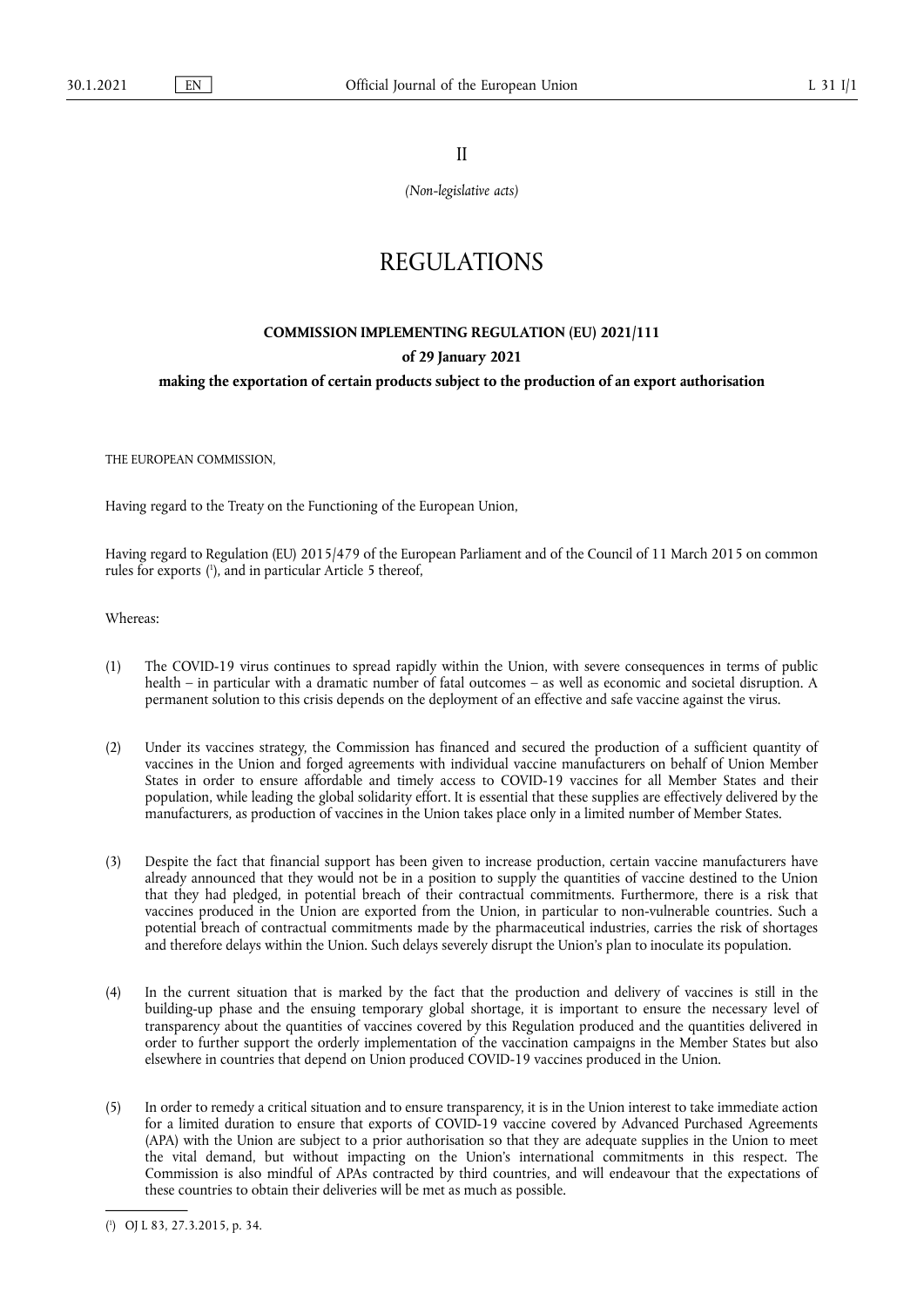- (6) In order to avoid the risk that measures are circumvented, vaccines should be covered by this regulation irrespective of their packaging and active substances including master and working cell banks used for the manufacture of such vaccines.
- (7) Export authorisation should be granted by the Member States where products covered by this regulation are manufactured to the extent that the volume of exports is not such that it poses a threat to the continuous supply of the vaccines necessary for the execution of the APAs between the Union and vaccines manufacturers. In order to ensure an adequate coordinated decision at Union level, the Member States should seek in advance the opinion of the Commission and decide in accordance with that opinion
- (8) The administrative modalities for these authorisations should be left to the discretion of the Member States during the time of this temporary system.
- (9) It is not the intention of the Union to restrict exports any more than absolutely necessary, and the Union remains fully committed to international solidarity and strongly supports the principle that any measures deemed necessary to prevent or relieve critical shortages are implemented in a manner that is targeted, transparent, proportionate, temporary and consistent with WTO obligations.
- (10) Based on the principle of international solidarity, exports to enable the provisions of supplies in the context of humanitarian emergency response, exports to the COVAX facilities, and in particular to low and middle-lower income countries given their vulnerability and limited access to vaccines, exports of COVID-19 vaccines purchased and/or delivered through COVAX, UNICEF and PAHO with destination to any other COVAX participating country and exports of COVID vaccine purchased by Member States under the Union's APAs and resold or donated to a third country should be excluded from the export authorisation requirement.
- (11) The single market for medical products is closely integrated beyond the boundaries of the Union, and so are its production value chains and distribution networks. This is particularly the case with regard to the neighbouring countries and economies, the member States of the European Free Trade Area, and the Western Balkans which are engaged in a process of deep integration with the Union. Subjecting exports of COVID-19 vaccines to these countries to an export authorisation requirement would be counterproductive due to their proximity and dependency on Union supplies of vaccines (most of them do not have their own production capacity for the vaccines in question in adequate quantities) and the fact that vaccines are an essential product necessary to prevent the further spreading of the pandemic. It is therefore appropriate to exclude such countries from the scope of application of this Regulation.
- (12) It is likewise appropriate to exclude from the export authorisation requirement the overseas countries and territories listed in Annex II to the Treaty, as well as the Faeroe Islands, Andorra, San Marino and the Vatican City since they have a particular dependency on the metropolitan supply chains of the Member States to which they are attached or on the supply chains of neighbouring Member States, respectively.
- <span id="page-1-1"></span>(13) This Regulation should apply to exports of Union goods from the customs territory of the Union. Therefore countries that form part of that customs territory need not be exempted in order to receive unrestricted shipments from within the Union. This is the case notably for the Principality of Monaco ( 2 [\).](#page-1-0) Conversely, territories of Member States specifically excluded from the customs territory of the Union should not fall under the requirement of export authorisation and should therefore be exempted as well. This concerns the territories of Büsingen, Helgoland, Livigno, Ceuta and Melilla. Likewise, exports to the continental shelf of a Member State or the exclusive economic zone declared by a Member State pursuant to United Nations Convention on the Law of the Sea (UNCLOS) should be exempted from the application of this regulation. All these territories, likewise, have a particular dependency on the supply chains of the Member States which they are part of or of neighbouring Member States, respectively

<span id="page-1-0"></span>[<sup>\(</sup>](#page-1-1) 2 ) See Article 4(2)(a) of Regulation (EU) No 952/2013 of the European Parliament and of the Council of 9 October 2013 laying down the Union Customs Code (OJ L 269, 10.10.2013, p. 1).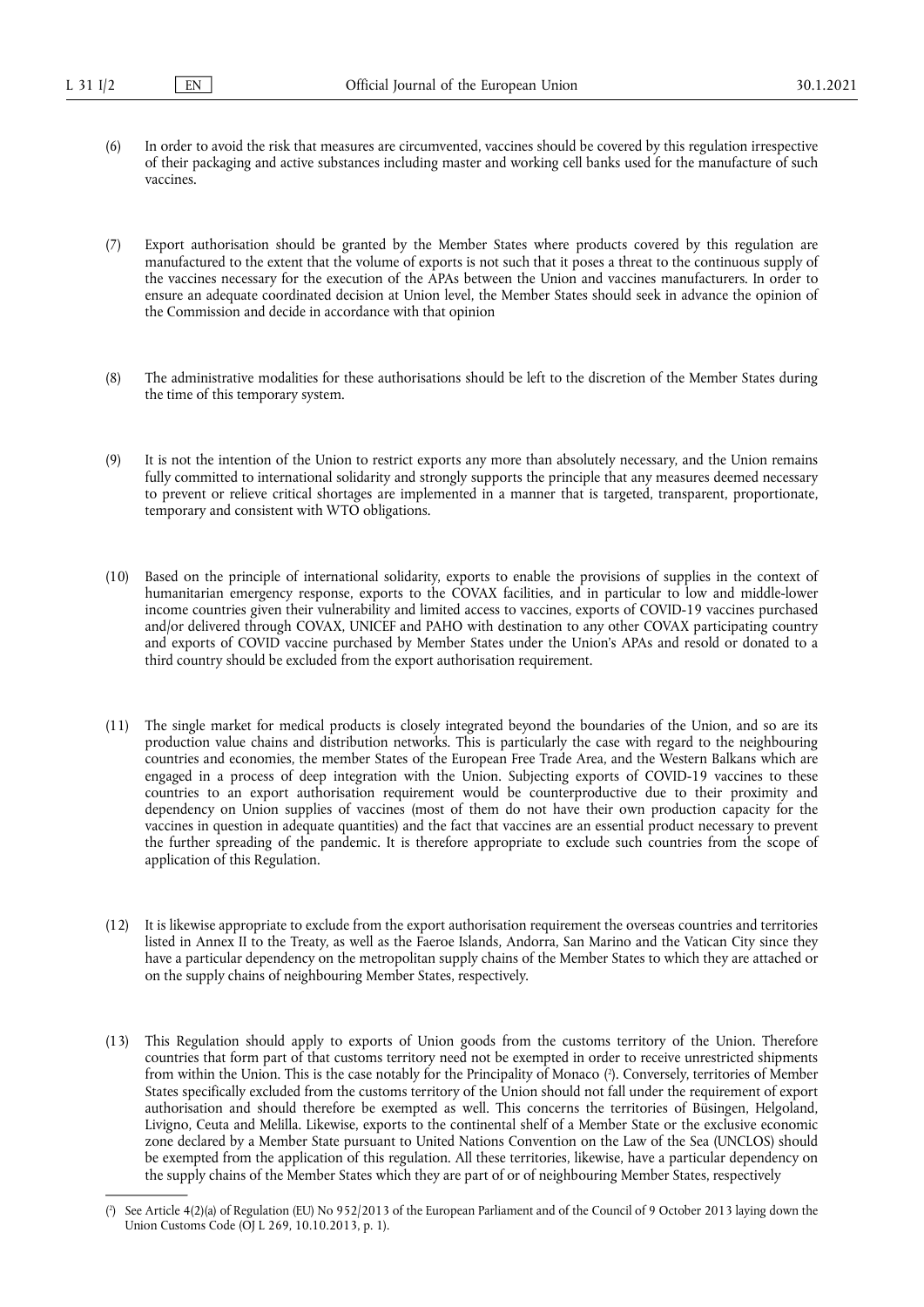- (14) To assess the situation in regular intervals, and in order to ensure transparency and consistency Member States should report their decisions to grant or reject requests for export authorisations to the Commission. The Commission should make such information publicly available on a regular basis, due account being taken of their confidential nature.
- (15) In order to ensure an effective monitoring of the situation and to assess whether the objectives of this regulation are met when the export authorisations are requested, the manufactures that have concluded APAs with the Union should provide to the Member States and to the Commission relevant data concerning their exports in the last three months. This information should include the volume of exports of COVID-19 vaccines, the final destination and final recipients and a precise description of the products. The absence of such information may lead to refusals of export authorisation.
- (16) Due to the urgency of the situation, justified by the fast spreading of the COVID-19 pandemic, the measures provided for in this Regulation should be taken in accordance with Article 3(3) of Regulation (EU) 2015/479.
- (17) It is considered that measures should remain in force until 31 March 2021, when full production capacity for COVID-19 vaccines in the EU has been installed and the risk of shortages and diversion of supplies will be reduced.
- (18) This Regulation should enter into force on the day following that of its publication. Having regard to Article 5(5) of Regulation (EU) 2015/479, the initial measures should have a duration of six weeks. In order to cover the period until 31 March 2021, the Commission intends to propose an extension of these measures pursuant to Article 6 of Regulation (EU) 2015/479,

HAS ADOPTED THIS REGULATION:

#### *Article 1*

#### **Export authorisation**

1. An export authorisation established in accordance with the form set out in Annex I shall be required for the export of the following Union goods in the meaning of Article 5(23) of Regulation (EU) No 952/2013 of the European Parliament and of the Council [\(](#page-2-0) 3 ):

<span id="page-2-1"></span>vaccines against SARS-related coronaviruses (SARS-CoV species) falling under CN code 3002 20 10, irrespective of their packaging. It will also cover active substances including master and working cell banks used for the manufacture of such vaccines.

It shall be granted by the competent authorities of the Member State where products covered by this regulation are manufactured and shall be issued in writing or by electronic means.

2. The export authorisation shall be produced when the goods are declared for export and at the latest at the moment of the release of the goods.

3. Without the production of a valid export authorisation, the exportation of such goods is prohibited.

4. The competent authority shall deliver an export authorisation only where the volume of exports is not such that it poses a threat to the execution of Union APAs concluded with vaccines manufacturers.

<span id="page-2-0"></span>[<sup>\(</sup>](#page-2-1) 3 ) See for excluded transactions Article 269(2) of Regulation (EU) No 952/2013 of the European Parliament and of the Council of 9 October 2013 laying down the Union Customs Code (OJ L 269 10.10.2013, p. 1)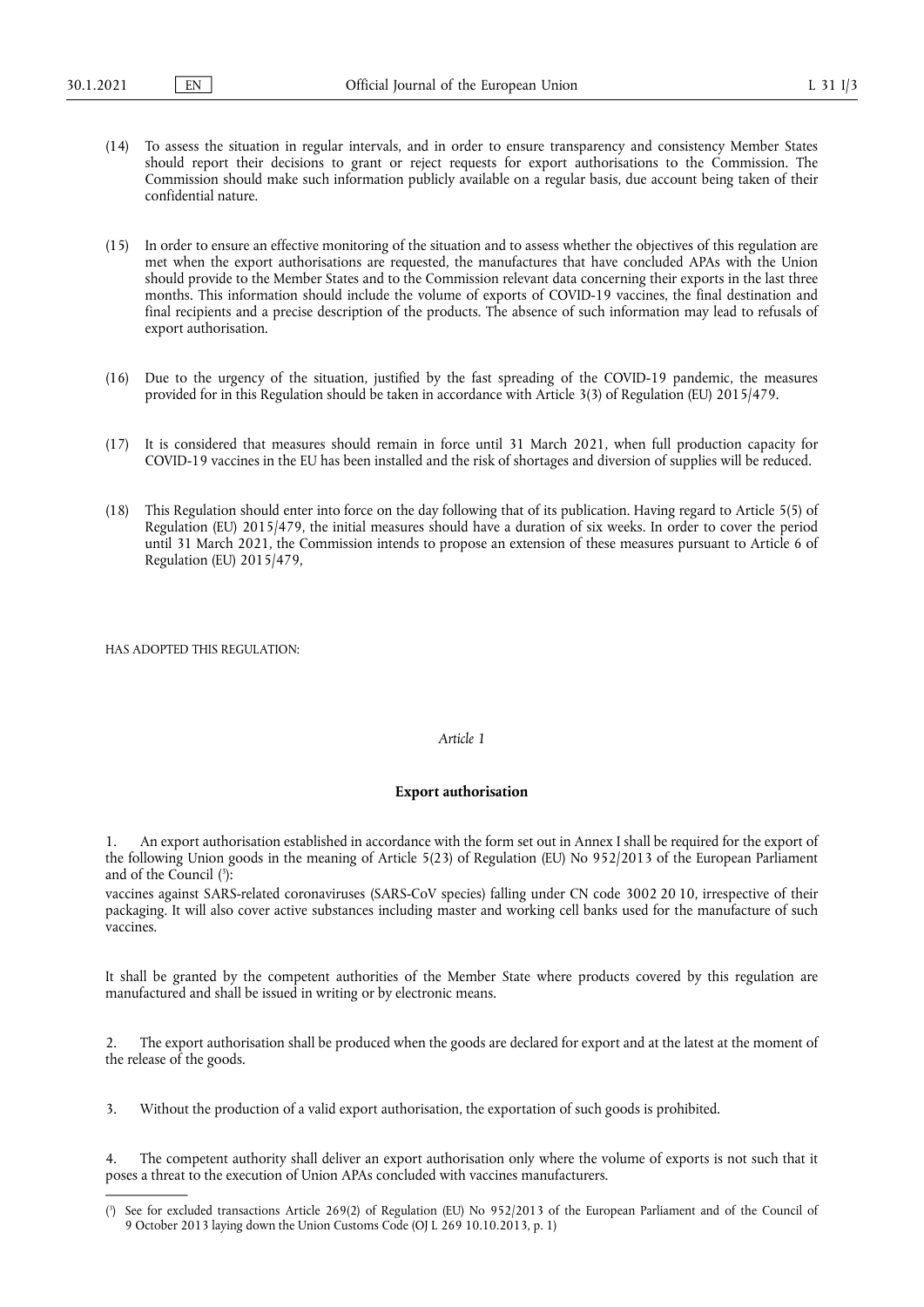5. Based on the principle of solidarity, the following exports shall not be subject to the measures set out in paragraphs 1 and 2:

- <span id="page-3-4"></span>— exports to Republic of Albania, Andorra, Bosnia and Herzegovina, the Faeroe Islands, the Republic of Iceland, Kosovo ( 4 [\),](#page-3-0) the Principality of Liechtenstein, Montenegro, the Kingdom of Norway, the Republic of North Macedonia, the Republic of San Marino, Serbia, the Swiss confederation, Vatican City State, the overseas countries, territories listed in Annex II of the Treaty of the Functioning of the European Union, and exports to Büsingen, Helgoland, Livigno, Ceuta and Melilla, Algeria, Egypt, Jordan, Lebanon, Libya, Morocco, Palestine ( 5 [\),](#page-3-1) Syria, Tunisia, Armenia, Azerbaijan, Belarus, Georgia, Israel, Moldova and Ukraine.
- <span id="page-3-6"></span><span id="page-3-5"></span>— exports to low and middle income countries in the COVAX AMC list [\(](#page-3-2) 6 )
- exports of goods purchased and/or delivered through COVAX, UNICEF and PAHO with destination to any other COVAX participating country
- exports of goods purchased by EU Member States under the EU APAs and donated or resold to a third country.
- exports in the context of a humanitarian emergency response.
- <span id="page-3-7"></span>— exports to facilities located on the continental shelf of a Member State or the exclusive economic zone declared by a Member State pursuant to UNCLOS. For such exports, the declaration shall provide the information about the continental shelf or exclusive economic zone of the Member State to which the goods under this regulation) are to be brought by using the relevant additional reference code as defined in data element 2/3 in point 2 of Title II of Annex B of Commission Implementing Regulation (EU) 2015/2447 [\(](#page-3-3) 7 ).

#### *Article 2*

#### **Procedure**

1. The request for export authorisation shall be made to the competent authorities of the Member States where products covered by this regulation are manufactured and shall contain the information set out in Annex I and the applicable TARIC additional codes in Annex II. In addition it shall also contain information on the number of vaccine doses of goods covered by this Regulation distributed in the Union since 1<sup>st</sup> December 2020 broken down by Member States as well as information on the number of vaccine doses of goods covered by this Regulation distributed in Northern Ireland since the entry into force of the Regulation.

2. The competent authorities of Member States shall process the applications for export authorisations as soon as possible, and shall issue a draft decision no later than two working days from the date on which all required information has been provided to the competent authorities. Under exceptional circumstances and for duly justified reasons, that period may be extended by a further period of two working days.

3. Member States shall immediately notify the applications to the Commission at the following email address: SANTE-PHARMACEUTICALS-B4@ec.europa.eu

4. The competent authority shall notify its draft decision to the European Commission to the same email address.

5. In case of disagreement with the draft decision made by a Member State, the Commission shall issue an opinion to the competent authority within one working day from the receipt of the notification of the draft decision of the Member State. The Commission shall evaluate the impact of exports for which an authorisation is requested on the execution of the relevant APAs with the Union. The Member State shall decide on the request for authorisation in accordance with the Commission's opinion.

<span id="page-3-0"></span>[<sup>\(</sup>](#page-3-4) 4 ) This designation is without prejudice to positions on status, and is in line with UNSCR 1244/1999 and the ICJ Opinion on the Kosovo declaration of independence.

<span id="page-3-1"></span>[<sup>\(</sup>](#page-3-5) 5 ) This designation shall not be construed as recognition of a State of Palestine and is without prejudice to the individual positions of the Member States on this issue.

<span id="page-3-2"></span>[<sup>\(</sup>](#page-3-6) 6 ) <https://www.gavi.org/news/media-room/92-low-middle-income-economies-eligible-access-covid-19-vaccines-gavi-covax-amc>

<span id="page-3-3"></span>[<sup>\(</sup>](#page-3-7) 7 ) Commission Implementing Regulation (EU) 2015/2447 of 24 November 2015 laying down detailed rules for implementing certain provisions of Regulation (EU) No 952/2013 of the European Parliament and of the Council laying down the Union Customs Code (OJ L 343, 29.12.2015, p. 558).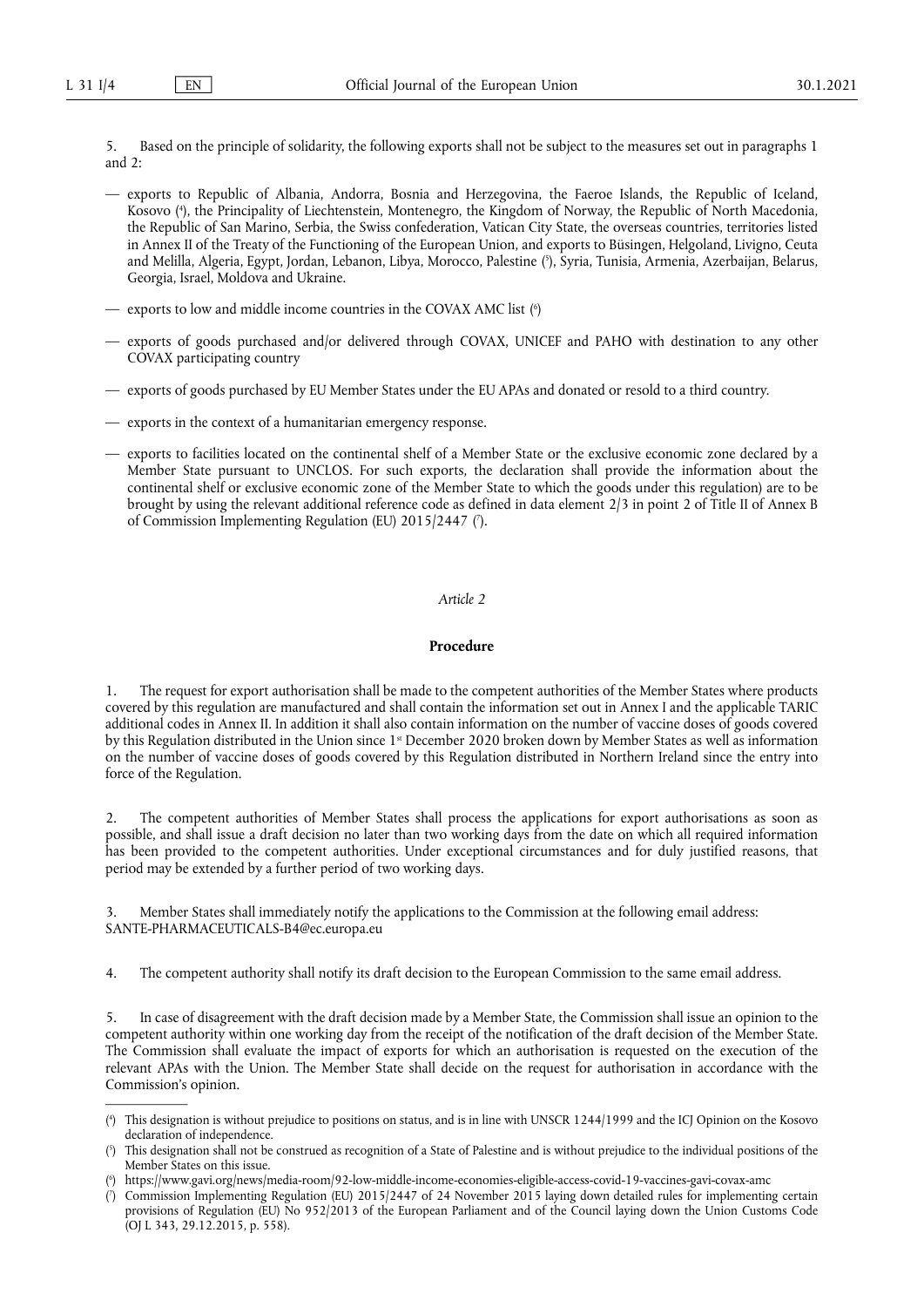The vaccine manufacturers that have concluded APAs shall provide electronically to the the Commission (at the following address: SANTE-PHARMACEUTICALS-B4@ec.europa.eu) and to the competent Member State's authorities the relevant data concerning their exports in the last three months prior to the entry into force of this Regulation together with the first request for authorisation. This information shall include the volume of exports of COVID-19 vaccines, the final destination and final recipients and a precise description of the products. The absence of such information may lead to refusal of export authorisations.

7. The competent authorities of the Member States may decide to make use of electronic documents for the purpose of processing the applications for export authorisation.

The competent Member States authorities may verify the information submitted pursuant to paragraph 6 on premises of the applicant, even after authorisation.

## *Article 3*

## **Notifications**

- 1. Member States shall immediately notify the Commission of authorisations granted and those refused.
- 2. These notifications shall contain the following information:
- (a) name and contact details of the competent Authority,
- (b) identity of the exporter,
- (c) destination country,
- (d) final recipient,
- (e) acceptance or refusal to grant the export authorisation,
- (f) commodity code,
- (g) quantity expressed in number of vaccine doses,
- (h) units and description of the goods,
- (i) information on the number of vaccine doses of goods covered by this Regulation distributed in the Union since 1<sup>st</sup> December 2020 broken down by Member States.

The notification shall be submitted electronically at the following address: SANTE-PHARMACEUTICALS-B4@ec.europa.eu

3. The Commission shall make the information on the authorisations granted and those refused publicly available, due account being taken of the confidentiality of the data submitted.

#### *Article 4*

### **Final provisions**

This Regulation shall enter into force on the day of its publication in the *Official Journal of the European Union*.

This Regulation shall be binding in its entirety and directly applicable in all Member States.

Done at Brussels, 29 January 2021.

*For the Commission The President*  Ursula VON DER LEYEN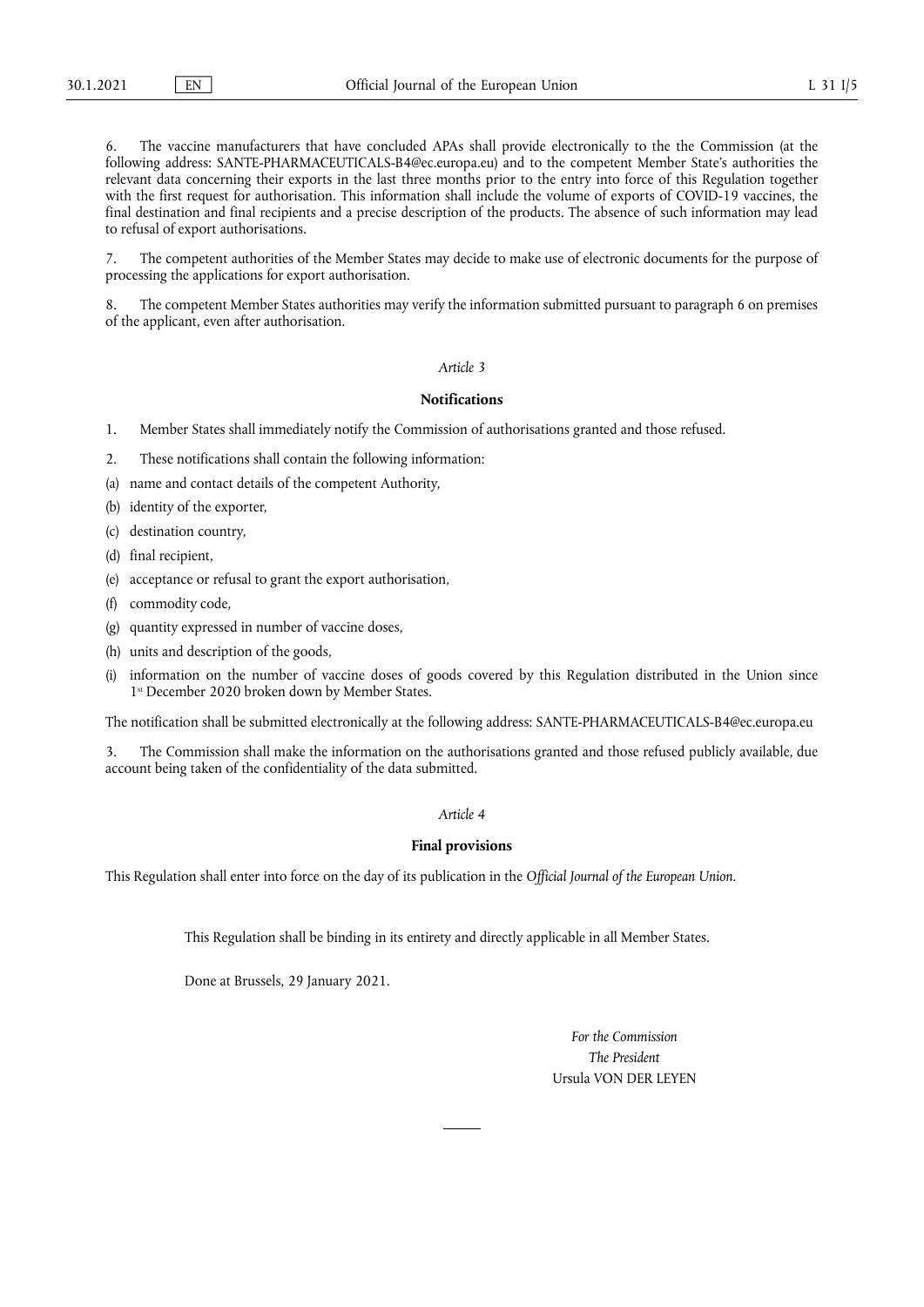*ANNEX I* 

## **Model for export authorisation forms referred to in Article 1**

Member States shall ensure the visibility of the nature of the authorisation on the form issued. The export authorisation shall be valid in all Member States of the European Union until its expiry date.

| EUROPEAN UNION                                                          |             | Export of Covid19 vaccines (Regulation (EU) 2021/111) |         |                    |                              |                              |
|-------------------------------------------------------------------------|-------------|-------------------------------------------------------|---------|--------------------|------------------------------|------------------------------|
| 1. Exporter<br>(EORI number if applicable) and<br>TARIC additional code |             | 2. Authorisation number                               |         |                    |                              | 3. Expiry date               |
| 4. Issuing authority                                                    |             | 5. Destination<br>country                             |         | 6. Final recipient |                              |                              |
| 7. Commodity code                                                       | 8. Quantity |                                                       | 9. Unit |                    | 10. Description of the goods |                              |
| 11. Location                                                            |             |                                                       |         |                    |                              |                              |
| 7. Commodity code                                                       | 8. Quantity |                                                       | 9. Unit |                    |                              | 10. Description of the goods |
| 11. Location                                                            |             |                                                       |         |                    |                              |                              |
| 7. Commodity code                                                       | 8. Quantity |                                                       | 9. Unit |                    | 10. Description of the goods |                              |
| 11. Location                                                            |             |                                                       |         |                    |                              |                              |
| 7. Commodity code                                                       | 8. Quantity |                                                       | 9. Unit |                    |                              | 10. Description of the goods |
| 11. Location                                                            |             |                                                       |         |                    |                              |                              |
| 12. Signature, place and date, stamp                                    |             |                                                       |         |                    |                              |                              |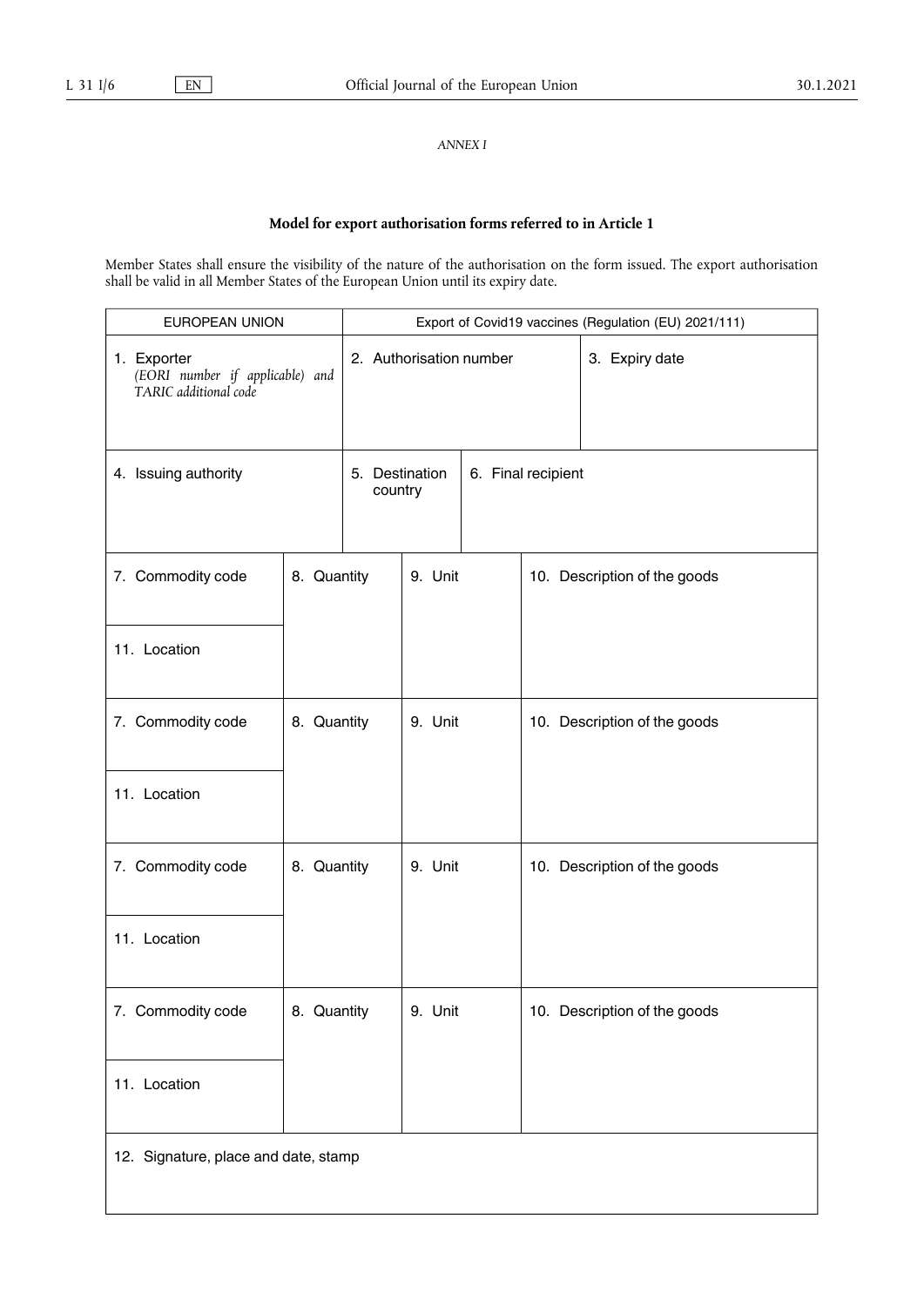## <span id="page-6-2"></span>**Explanatory notes to the export authorisation form**

The completion of all the boxes is mandatory except when stated otherwise.

Boxes 7 to 11 are repeated 4 times to allow requesting an authorisation for 4 different products.

| Box 1         | Exporter                             | Full name and address of the exporter for whom the authorisation is issued + EORI<br>number if applicable.<br>TARIC additional code as defined in Annex II.                                                                                                                                                                                                                       |
|---------------|--------------------------------------|-----------------------------------------------------------------------------------------------------------------------------------------------------------------------------------------------------------------------------------------------------------------------------------------------------------------------------------------------------------------------------------|
| Box 2         | Authorisation number                 | The authorisation number is completed by the authority issuing the export<br>authorisation and has the following format: XXyyyy999999, where XX is the<br>2-letter geonomenclature code (')of the issuing Member State, yyyy is the 4-digit<br>year of issuance of the authorisation, 999999 is a 6-digit number unique within<br>XXyyyy and attributed by the issuing authority. |
| Box 3         | Expiry date                          | The issuing authority can define an expiry date for the authorisation. This expiry<br>date cannot be later than 6 weeks after the entry into force of this regulation.<br>If no expiry date is defined by the issuing authority, the authorisation expires at the<br>latest 6 weeks after the entry into force of this regulation.                                                |
| Box 4         | Issuing authority                    | Full name and address of the Member State authority that issued the export author-<br><i>isation.</i>                                                                                                                                                                                                                                                                             |
| Box 5         | Destination country                  | 2-letter geonomenclature code of the country of destination of the goods for which<br>the authorisation is issued.                                                                                                                                                                                                                                                                |
| Box 6         | Final recipient                      | Full name and address of the final recipient of the goods, if known at the time of<br>issuance + EORI number if applicable. If the final recipient is not known at the<br>time of issuance, the field is left empty.                                                                                                                                                              |
| Box 7         | Commodity code                       | The numerical code from the Harmonised System or the Combined Nomencla-<br>ture (2) under which the goods to export are classified when the authorisation is<br>issued.                                                                                                                                                                                                           |
| Box 8         | Quantity                             | The quantity of goods measured in the unit declared in box 9.                                                                                                                                                                                                                                                                                                                     |
| Box 9         | Unit                                 | The measurement unit in which the quantity declared in box 8 is expressed. The<br>units to use are number of vaccines doses.                                                                                                                                                                                                                                                      |
| <b>Box 10</b> | Description of the<br>goods          | Plain language description precise enough to allow identification the goods.                                                                                                                                                                                                                                                                                                      |
| <b>Box 11</b> | Location                             | The geonomenclature code of the Member State where the goods are located. If the<br>goods are located in the Member State of the issuing authority, this box must be left<br>empty.                                                                                                                                                                                               |
| <b>Box 12</b> | Signature, stamp, place<br>and date, | The signature and stamp of the issuing authority. The place and the date of issuance<br>of the authorisation.                                                                                                                                                                                                                                                                     |

<span id="page-6-3"></span><span id="page-6-0"></span>( 1 [\)](#page-6-2) Commission Regulation (EU) No 1106/2012 of 27 November 2012 implementing Regulation (EC) No 471/2009 of the European Parliament and of the Council on Community statistics relating to external trade with non-member countries, as regards the update of the nomenclature of countries and territories (OJ L 328, 28.11.2012, p. 7).

<span id="page-6-1"></span> $($ <sup>2</sup> [\)](#page-6-3) Council Regulation (EEC) No 2658/87 of 23 July 1987 on the tariff and statistical nomenclature and on the Common Customs Tariff (OJ L 256, 7.9.1987, p. 1).